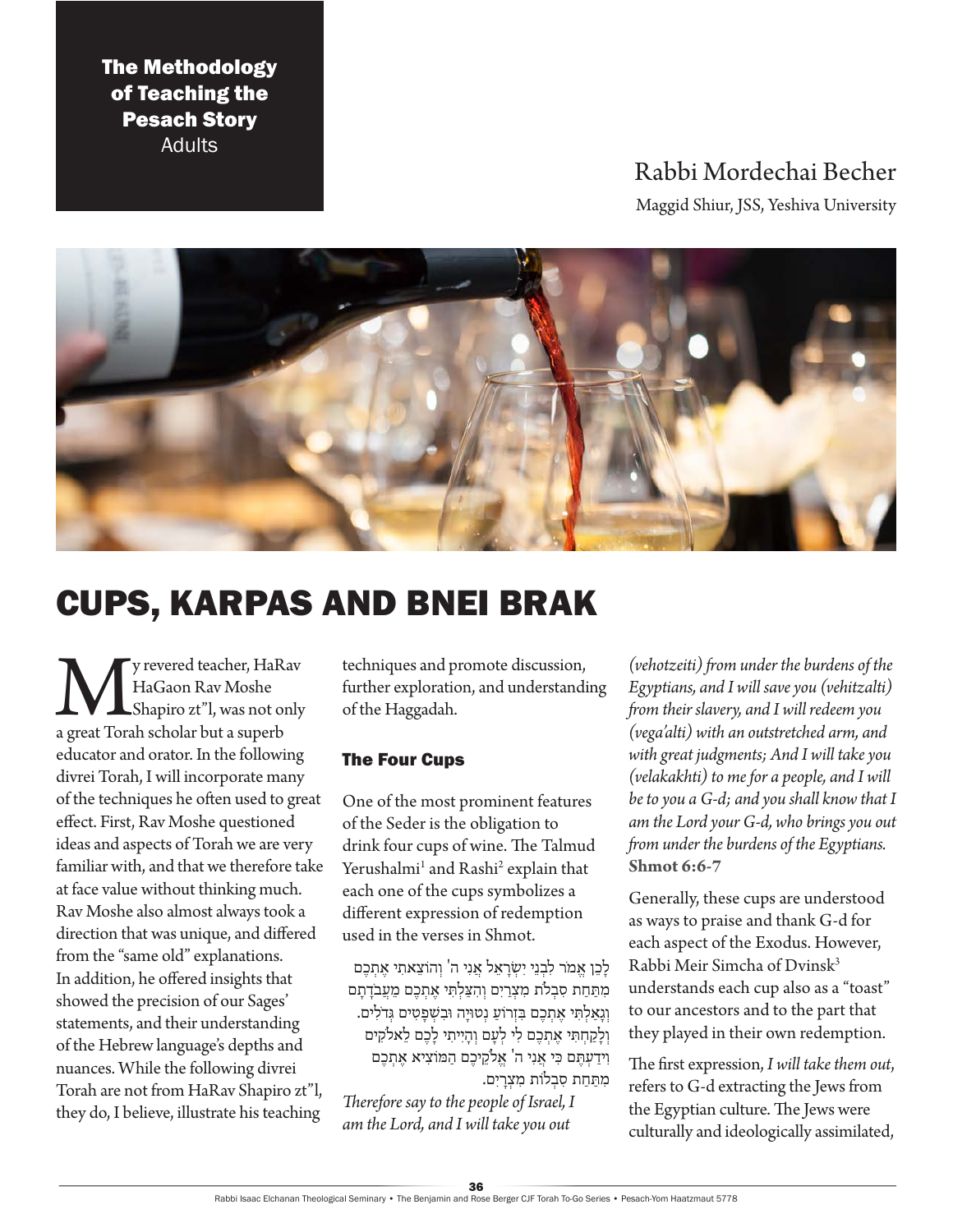believed in the Egyptian gods and followed Egyptian philosophy.4 "Taking them out" meant removing the Jews from ideological subjugation to Egyptian philosophy. Given the level of their involvement in the culture, for G-d to take the Jews out of the midst of Egypt would only be possible if the Jews maintained their national identity. The Jews did not intermarry with the Egyptians, as is implied by the Torah publicizing the one case in which this did occur.<sup>5</sup> This expression of redemption parallels the first cup of wine, which is the Kiddush*.* Kiddush means separation or sanctification of the festival, and this can only be performed by people who are themselves sanctified and separate. Indeed, although the Jews were culturally assimilated, they did not intermarry with the Egyptians and therefore remained a separate nation. Thus the cup of Kiddush is a testimony to our ancestors maintaining a separation from the Egyptians.

The second expression, *I will save them*, refers to G-d saving the Jews from the threat of annihilation by the Egyptians. G-d intervened to save the Jews from death at the hands of the Egyptians, but did not, and would not, have intervened to save them from themselves. Self-destruction, enabled by the Jews' free will, would not have been prevented by G-d.<sup>6</sup> It was only possible, then, to save the Jews from the Egyptians if the Jews were not pursuing, hurting and killing each other. The fact that the Jews were saved from death at the hands of the Egyptians indicates that there was unity among the Jewish people, that they did not inform on each other to the Egyptian authorities, and did not pursue each other.7 Hence G-d saved them from the hands of the Egyptians because of the loyalty the Jews had to

each other, despite their oppression. Rav Meir Simchah sees this idea expressed in Birkat HaMazon, our prayer of thanks and declaration of reliance upon G-d. Only when we have trust and faith in G-d will we not become so desperate and panicked in the face of oppression that we turn on our fellow victims. In the merit of this trust in G-d, the Jews were saved.

The third expression in the verses in Shmot refers to redemption from slavery. We know from the Talmud that slaves often wanted to remain as slaves because they are comfortable with having no responsibility or moral strictures. 8 Rav Meir Simcha attributes this to the low self-esteem of a slave, who has no pride in his ancestry, and does not see himself as important.<sup>9</sup> The fact that G-d was able to redeem the Jews from slavery indicates that the Jewish people still retained an understanding of who they really were — children of Abraham, Isaac and Jacob — and that they still had pride in their identity. This is indicated by the fact that the Jewish people still used their ancestral names and named their children after their ancestors.<sup>10</sup> The Jews looked at themselves as Israelites, and not merely as anonymous, worthless Egyptian slaves. Rav Meir Simcha maintains that this is "toasted" by the second cup of wine that is drunk at the first part of Hallel, which celebrates our connection to our ancestors and to our glorious past.<sup>11</sup>

The fourth expression of redemption, *I will take you to me as a people,* states that G-d will bring us to Him and make us into an independent, sovereign nation. This would only be possible if the Jews retained a hope of building and becoming a nation. This hope is expressed in the fact that the Jews maintained an ongoing connection to the Hebrew language.<sup>12</sup> They realized

deep down that a sovereign nation must have its own language, and their maintenance of Hebrew indicated that the dream of nationhood was alive and well. Our toast to this merit of our ancestors is the last cup of wine, over which the second part of Hallel is recited. This section of Hallel focuses on the future redemption,<sup>13</sup> and hence is an appropriate way to appreciate our ancestors' hope for their future redemption.

### Karpas

What is the significance of dipping the karpas into salt water at the beginning of the Seder? Why should this be done first? And what does the word *karpas* really mean? The Talmud states $14$  that when the Jews brought the Passover offerings back to their homes or tents from the Beit HaMikdash, they carried it over their shoulders like "Ishmaelite traders." Similarly, some have a custom of carrying the Afikoman wrapped in a cloth and thrown over the shoulder.<sup>15</sup> What is the significance of carrying the Passover offering specifically like "Ishmaelite traders"? Rav Shlomo Kluger<sup>16</sup> explains that this is done to remind us of what caused our exile in Egypt. It was because Joseph's brothers so hated and envied Joseph that they sold him to the Ishmaelites as a slave.17 In order to correct the sin of hatred, we reminded ourselves of the cause of the initial exile at the celebration of the Exodus.

Rav Yosef Chaim of Baghdad<sup>18</sup> maintains that dipping the karpas at the very beginning of the Seder is a reminder to us that the cause of the exile was the hatred and jealousy that resulted in the sale of Joseph, so dipping the karpas in salt water reminds us of the brothers dipping